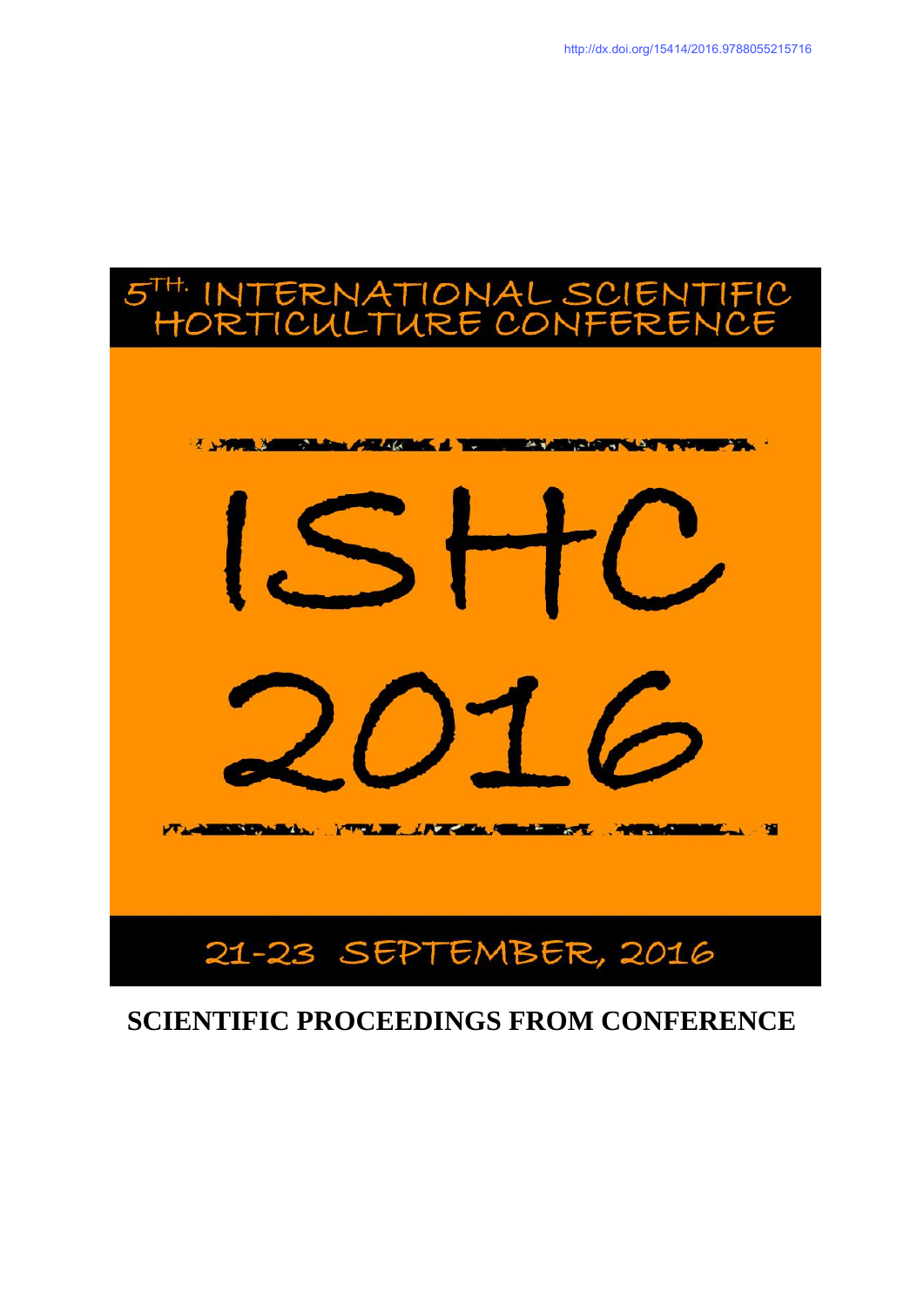# SLOVAK UNIVERSITY OF AGRICULTURE IN NITRA FACULTY OF HORTICULTURE AND LANDSCAPE ENGINEERING

Department of Vegetable Production Department of Fruit Growing, Viticulture and Enology

# **Scientific proceedings of the 5th International Scientific Horticulture Conference**



Slovak University of Agriculture in Nitra 21-23 September 2016

**ISBN 978-80-552-1571-6**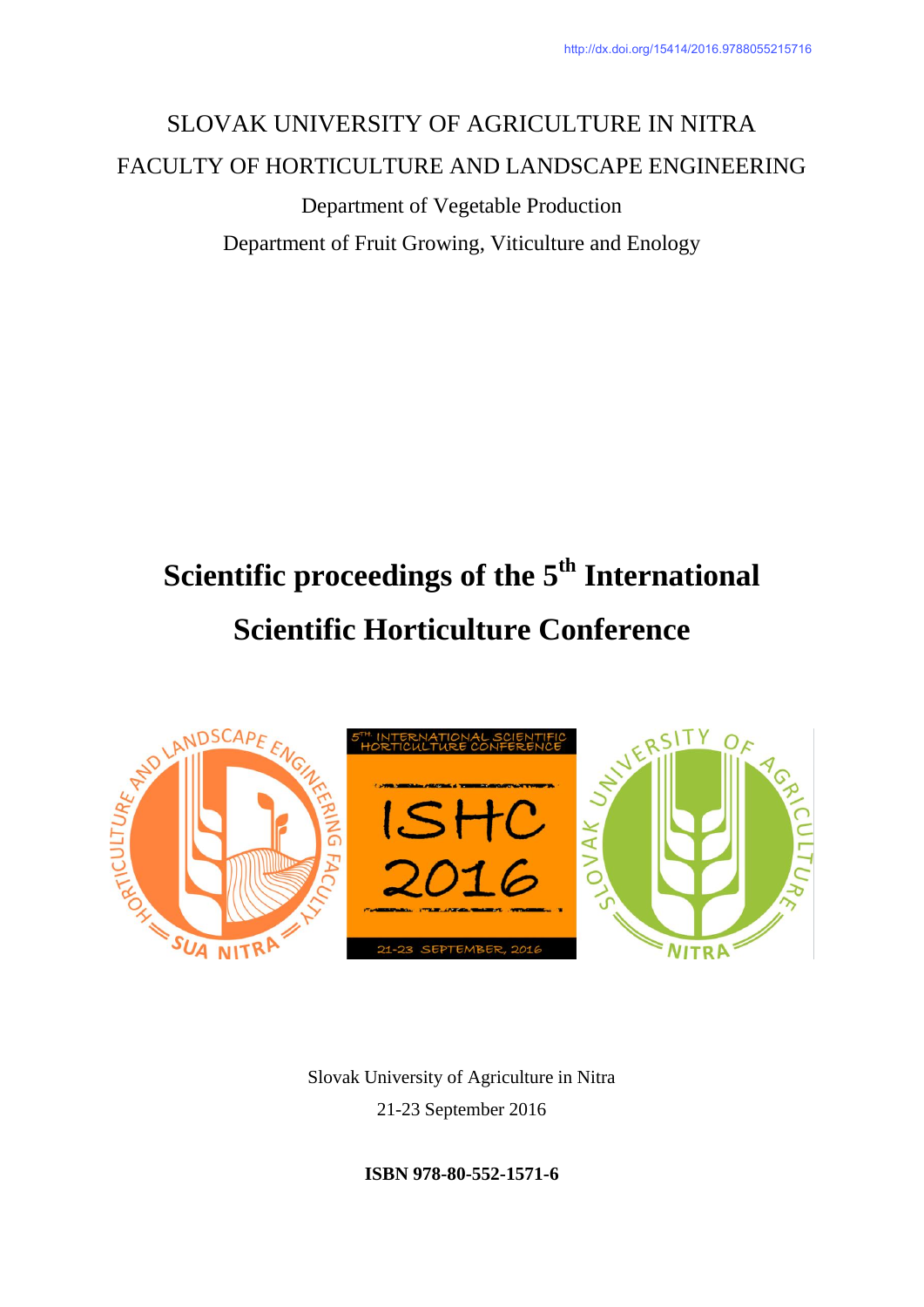### **Conference under patronage:**

doc. Ing. Klaudia Halászová, PhD., dean, Faculty of Horticulture and Landscape Engineering, Slovak University of Agriculture in Nitra

### **Scientific committee:**

prof. RNDr. Alžbeta Hegedűsová, PhD. – chairman, Slovak Agriculture University in Nitra (Slovak Republic) prof. Dr. Sezai Ercisli – Kocaeli University, Erzurum (Turkey) prof. Dr. Károly Hrotkó – Szent István University in Budapest (Hungary) prof. Dr. Tomislav Jemrić – University of Zagreb (Croatia) Doc. Ing. Tünde Juríková, PhD. – Constantine the Philosopher University in Nitra (Slovak Republic) prof. Stanislaw Kaniszewski – Research Institute of Horticulture in Skierniewice (Poland) Doc. Ing. Martin Koudela, Ph.D. – Czech Agriculture University in Prague (Czech Republic) prof. Ing. Viera Paganová, PhD. – Slovak Agriculture University in Nitra (Slovak Republic) prof. Nikolay Panayotov – Agricultural University-Plovdiv (Bulgaria) Doc. Ing. Oleg Paulen, PhD. – Slovak Agriculture University in Nitra (Slovak Republic) prof. Ing. Robert Pokluda, Ph.D. – Mendel University in Brno (Czech Republic) Dr. Melekber Sülüşoğlu – Kocaeli University, Erzurum (Turkey) prof. Ing. Magdaléna Valšíková, PhD. – Slovak Agriculture University in Nitra (Slovak Republic) Assoc. Prof. Tatyana Yoncheva, PhD – Institute of Viticulture and Enology, Pleven (Bulgaria)

# **Organizing committee:**

Ing. Alena Andrejiová, PhD. – [alena.andrejiova@uniag.sk,](mailto:alena.andrejiova@uniag.sk) +421 37 641 4247 Ing. Ján Mezey, PhD. –  $\frac{\text{tan} \text{m} \cdot \text{tan} \cdot \text{tan} \cdot \text{tan} \cdot \text{tan} \cdot \text{tan} \cdot \text{tan} \cdot \text{tan} \cdot \text{tan} \cdot \text{tan} \cdot \text{tan} \cdot \text{tan} \cdot \text{tan} \cdot \text{tan} \cdot \text{tan} \cdot \text{tan} \cdot \text{tan} \cdot \text{tan} \cdot \text{tan} \cdot \text{tan} \cdot \text{tan} \cdot \text{tan} \cdot \text{tan} \cdot \text{tan} \cdot \text{tan} \cdot \text{tan} \cdot \text{tan} \cdot \$ Ing. Miroslav Šlosár, PhD. – [miroslav.slosar@uniag.sk,](mailto:miroslav.slosar@uniag.sk) +421 37 641 4261 Zuzana Sabová – [zuzana.sabova@uniag.sk,](mailto:zuzana.sabova@uniag.sk) +421 37 641 4271

# **Editor:**

Ing. Miroslav Šlosár, PhD., Department of Vegetable Production, Faculty of Horticulture and Landscape Engineering, Slovak University of Agriculture in Nitra

#### **Conference venue:**

Bernolak Congress center, Slovak University of Agriculture in Nitra, Slovak Republic

# **Contact:**

Department of Vegetable Production / Department of Fruit Growing, Viticulture and Enology Faculty of Horticulture and Landscape Engineering Slovak University of Agriculture in Nitra Tr. A. Hlinku 2 949 76 Nitra Slovak Republic

**Conference:**  e-mail: [ishc2016nitra@gmail.com](mailto:ishc2016nitra@gmail.com) website:<http://fzki.uniag.sk/ishc2016/>